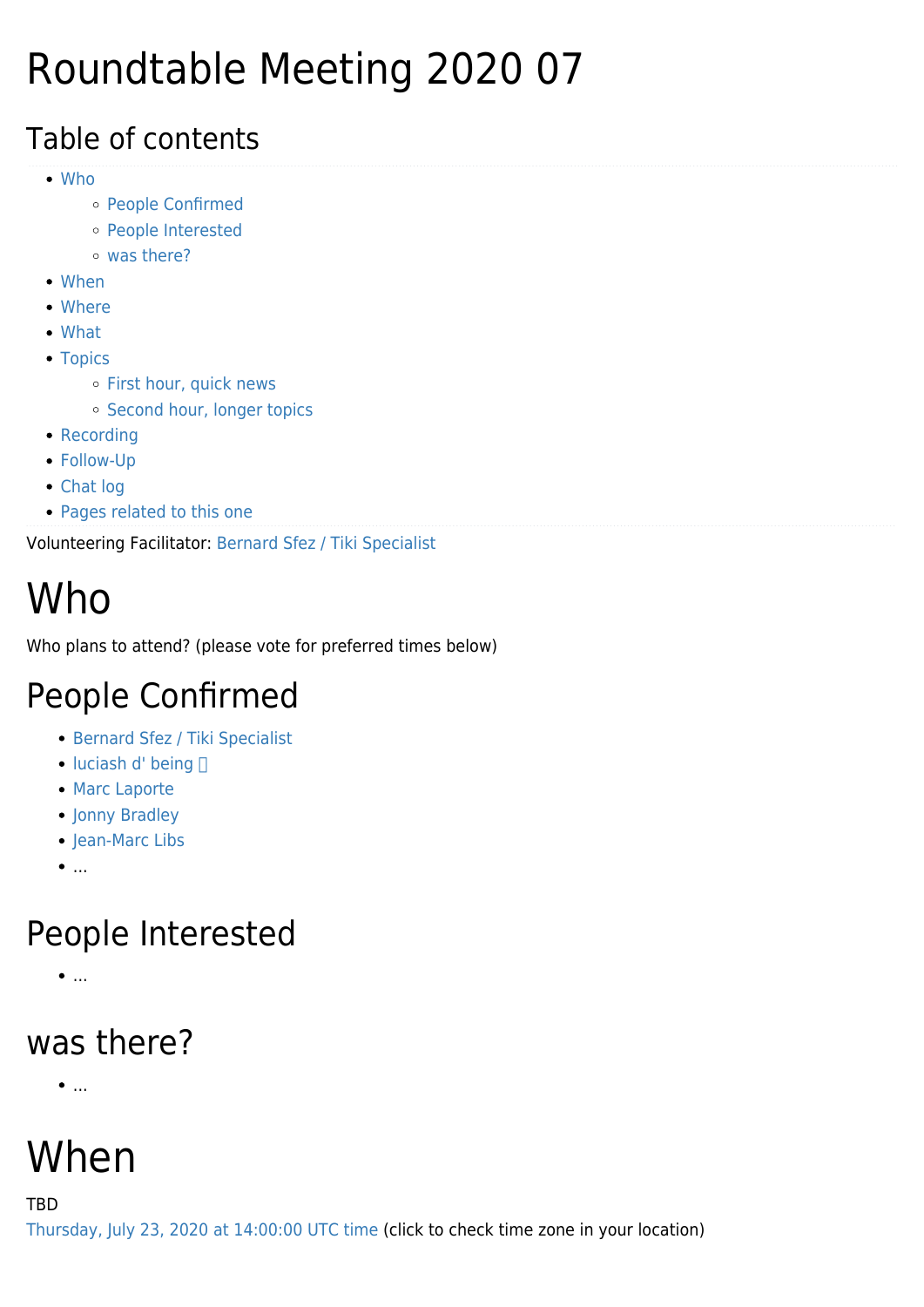Time in your timezone (when this page was last reloaded): Thursday 07 July 2022 13:12:03 CEST

Votes

## Where

<https://live.tiki.org>

## What

See [Roundtable Meetings](https://tiki.org/Roundtable-Meetings) for a detailed description.

### **Topics** First hour, quick news

- 1. [Shopping Cart Profile](http://profiles.tiki.org/Shopping_Cart)
- 2. [Rubix ML](http://dev.tiki.org/Rubix%20ML)

put your topic (max. 5-10 minutes) into the list above

#### Second hour, longer topics

- 1. Demo and chat about using [Web Services](http://doc.tiki.org/Web%20Services) in Tiki, with or without [Trackers](http://doc.tiki.org/Trackers)
	- 1. Possibly using [The Open Movie Database](https://www.omdbapi.com) but that only seems to let you have 10 movies at a time
		- see this example [here](https://recordings.rna1.blindsidenetworks.com/citadelrock/d559965849921585c1849af03b7a51638700d979-1595512610807/presentation/?t=61m30s) (min 61' to 73' aprox.)
	- 2. Request from [Xavier de Pedro](https://tiki.org/user10196): Something using [Open Data BCN](https://opendata-ajuntament.barcelona.cat) and if possible an example with shows up in a map the results fetched from some API by means of the tiki web service plugin
		- see this other example [here](https://recordings.rna1.blindsidenetworks.com/citadelrock/d559965849921585c1849af03b7a51638700d979-1595512610807/presentation/?t=73m00s) (min 73' to 81' aprox.)

## Recording

[https://recordings.rna1.blindsidenetworks.com/citadelrock/d559965849921585c1849af03b7a51638700d9](https://recordings.rna1.blindsidenetworks.com/citadelrock/d559965849921585c1849af03b7a51638700d979-1595512610807/presentation/) [79-1595512610807/presentation/](https://recordings.rna1.blindsidenetworks.com/citadelrock/d559965849921585c1849af03b7a51638700d979-1595512610807/presentation/)

# Follow-Up

...

put your follow up action(s) when you're done into the list above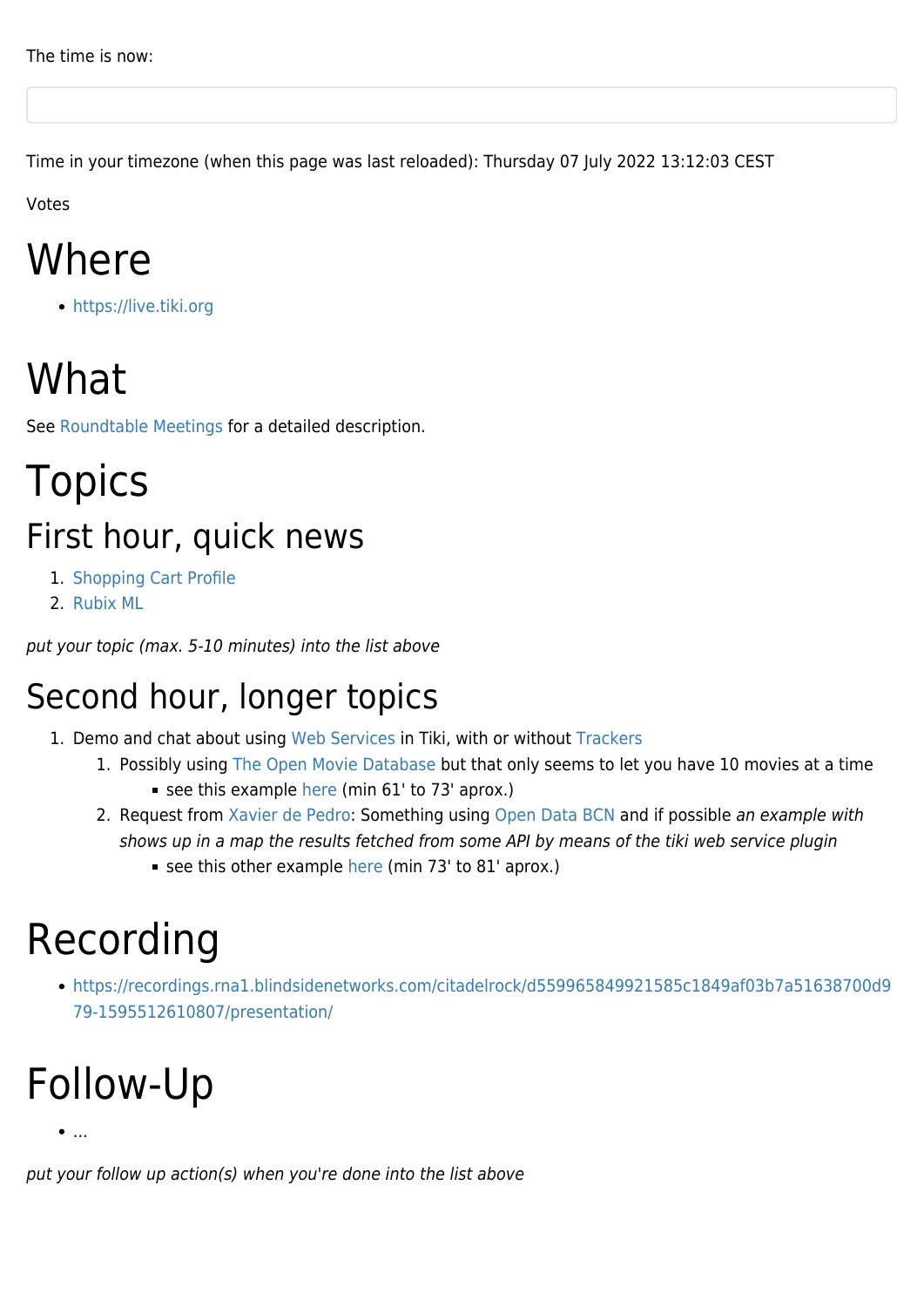# Chat log

Guest: luci:Sorry, got trouble connecting audio here Guest: luci:Had to connect via private window Guest: luci:Hello Bernard Sfez / Tiki Specialist (Bsfez):Hello Guest: luci::) Marc Laporte (marclaporte):Hi everyone! Bernard Sfez / Tiki Specialist (Bsfez):Hi Jean-Marc Libs (Jyhem):Hi folks! Guest: luci:Stripe is better than PayPal, really? Gary Cunningham-Lee (chibaguy):+1 to Tiki system trackers (to take over some profiles). Jean-Marc Libs (Jyhem):Stripe does not suddenly lock people out of their account? ;-) Gary Cunningham-Lee (chibaguy):Indeed Jonny Bradley (jonnybradley):https://bridgeend.co.uk Marc Laporte (marclaporte):I added a quick topic: <https://tiki.org/tiki-pagehistory.php?page=Roundtable+Meeting+2020+07&newver=33&oldver=32> G. (guillaume.leclerc):stripe big one G. (guillaume.leclerc):mollie too (in europe) Bernard Sfez / Tiki Specialist (Bsfez):7mn more for this topic please. ;-) Guest: Adrien:Hi all! Bernard Sfez / Tiki Specialist (Bsfez):Hi Adrien Saša Janiška (gour):but if I buy from USA im EU, the tax has to be added omn the invoice, right? Bernard Sfez / Tiki Specialist (Bsfez):This is invoicing ! ;-) Jean-Marc Libs (Jyhem):You still need to display the end amount it is going to cost, which includes VAT. It's not just mentioned on the invoice Saša Janiška (gour):right G. (guillaume.leclerc):not sure i understand G. (guillaume.leclerc):isn't stripe mollie and all taking care of that? Jonny Bradley (jonnybradley):yup Bernard Sfez / Tiki Specialist (Bsfez):Articles Jean-Marc Libs (Jyhem):I totally agree with Louis-Philippe here. Dependance on a profile is bad Jonny Bradley (jonnybradley):Also useful in shopping ;) Marc Laporte (marclaporte):https://rubixml.com/ William Bliss (BlissTiki):https://docs.rubixml.com/en/latest/ G. (guillaume.leclerc):: G. (guillaume.leclerc):D G. (guillaume.leclerc)::D Bernard Sfez / Tiki Specialist (Bsfez):lol Saša Janiška (gour):@Marc: is php-8 required for it and how is TIki preparing for PHP8? Roberto Kirschbaum (robertokir):???? here says7.2<https://docs.rubixml.com/en/latest/> Saša Janiška (gour):thanks Gary Cunningham-Lee (chibaguy):Is the special server a Rubix cube? Gary Cunningham-Lee (chibaguy):(sorry, disregard - that's a joke.) Jonny Bradley (jonnybradley)::D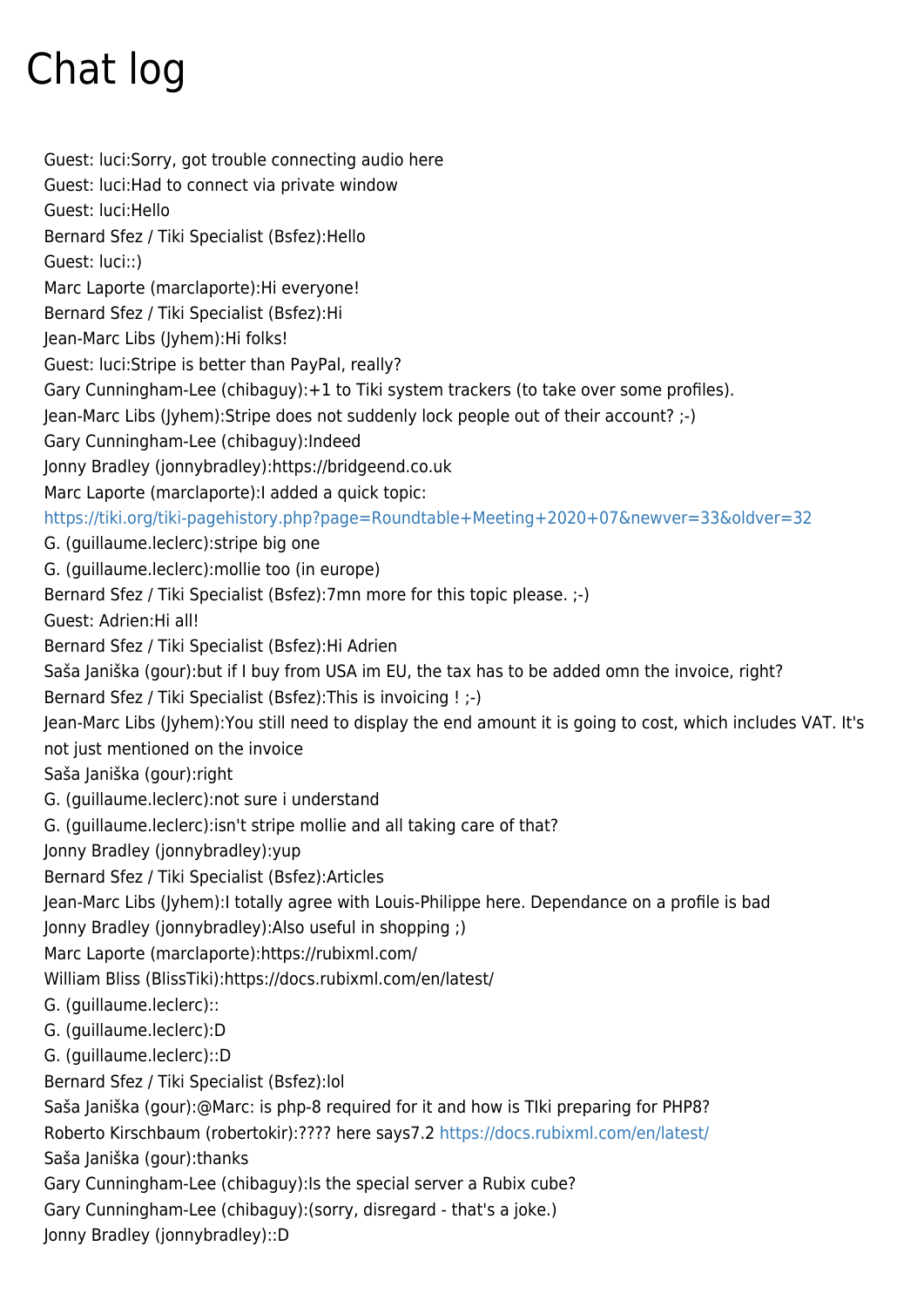Guest: luci::) Marc Laporte (marclaporte):https://github.com/RubixML/RubixML/issues/75 Jonny Bradley (jonnybradley):http://doc.tiki.org/PluginList-filter-control-block#Available\_filters (search for "similar") Bernard Sfez / Tiki Specialist (Bsfez):sound exciting... But I need to touch it. (too abstract for me now) G. (guillaume.leclerc):? Bernard Sfez / Tiki Specialist (Bsfez):"abstrait"... I need to play with things to get what they do. Jean-Marc Libs (Jyhem):Looks exciting ! Marc Laporte (marclaporte):All info here:<https://dev.tiki.org/Rubix-ML> Bernard Sfez / Tiki Specialist (Bsfez):(this could warn on duplicate ?) Bernard Sfez / Tiki Specialist (Bsfez):; Mike Finko (mikeua):Anomalies are the only thing that Top Managers / Directors want to see. G. (guillaume.leclerc):?️ Guest: Najia Gul:Hello! Bernard Sfez / Tiki Specialist (Bsfez):Hello Guest: Najia Gul:My mic isn't working for some reason Jean-Marc Libs (Jyhem):Welcome Roberto Kirschbaum (robertokir):Welcome Najia! Marc Laporte (marclaporte):Date and time: On Wednesday, August 5, 2020. Location: <https://meet.jit.si/RubixML> Bernard Sfez / Tiki Specialist (Bsfez):Jonny ? trumpets ? ? Marc Laporte (marclaporte):Timezone: <https://dev.tiki.org/Rubix-ML> G. (guillaume.leclerc):YES PLEASE SHARE G. (guillaume.leclerc):IM GONNA USE IT RIGHT NOW Jean-Marc Libs (Jyhem): Slowly is actually nice for us following you  $\overline{\mathbf{x}}$ G. (guillaume.leclerc):YES THIS IS AWESOME G. (guillaume.leclerc):tiki-torch G. (guillaume.leclerc):thanks G. (guillaume.leclerc):thank you Jonny G. (guillaume.leclerc):Jonny how does it work with credit cards G. (guillaume.leclerc):can you show? Bernard Sfez / Tiki Specialist (Bsfez):ha ha ha G. (guillaume.leclerc):please enter your credit card number G. (guillaume.leclerc):just to see how it works Jonny Bradley (jonnybradley):42 G. (guillaume.leclerc):????? Roberto Kirschbaum (robertokir):Hey, welcome Simon! Jean-Marc Libs (Jyhem):Catalan, more presumably Roberto Kirschbaum (robertokir):nom barri = name of neighborhood Bernard Sfez / Tiki Specialist (Bsfez):I hope you will put your sample in demo pages. Bernard Sfez / Tiki Specialist (Bsfez):samples Bernard Sfez / Tiki Specialist (Bsfez):in the sea ;-) G. (guillaume.leclerc):Tiki is powerful Jean-Marc Libs (Jyhem):wow Bernard Sfez / Tiki Specialist (Bsfez):yep great Mike Finko (mikeua):much more efficient! G. (guillaume.leclerc):??️